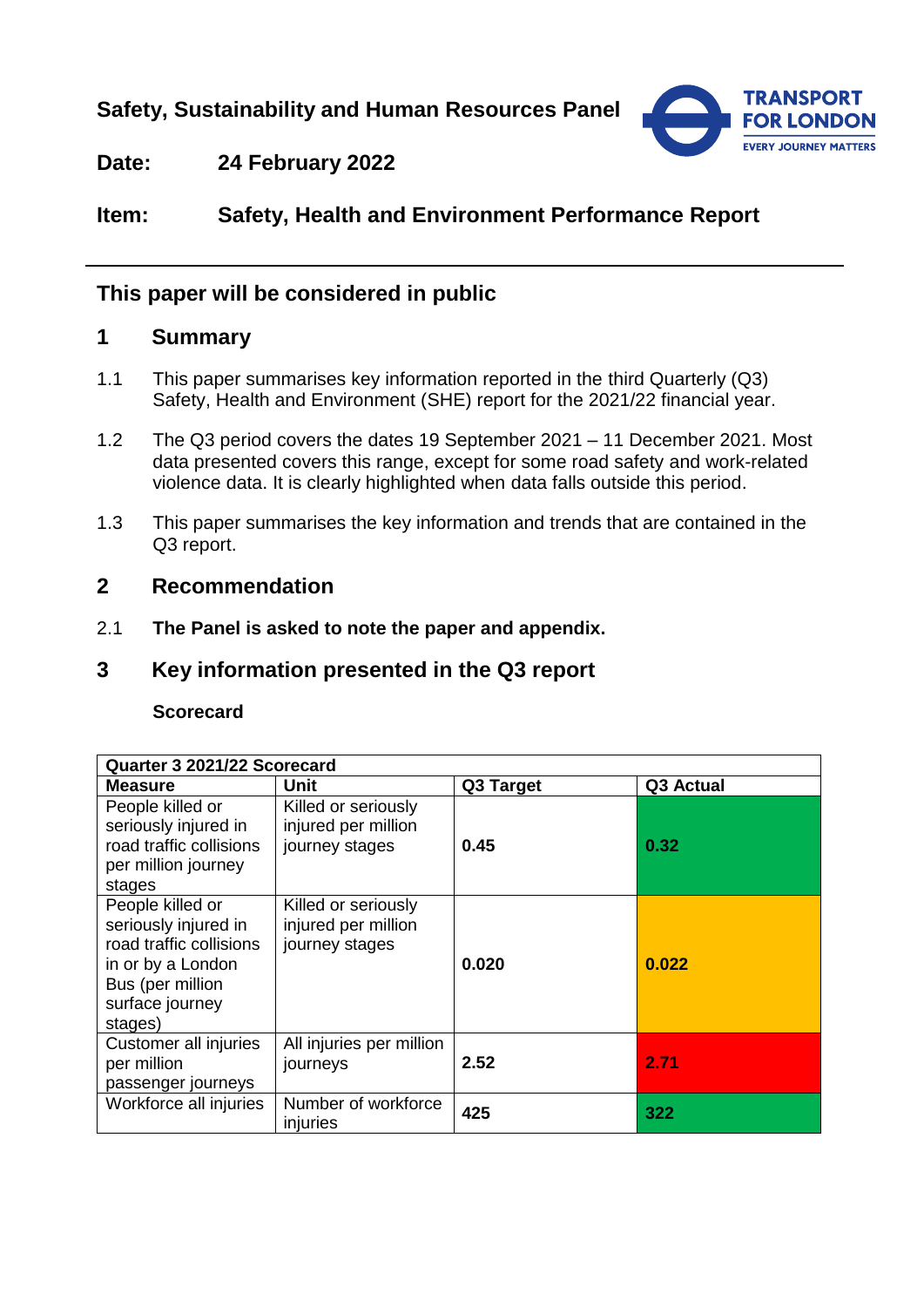- 3.1 The report shows that people killed or seriously injured on our roads and workforce all-injuries safety scorecard measures for Q3 2021/22 have been met.
- 3.2 We narrowly missed our central scorecard target for the rate of people killed or seriously injured on or by a London bus, but the rate is below our floor target of 0.024. Our aim for bus safety is more stretching than the general road safety aim, to reflect our ability to more directly influence bus services.
- 3.3 Our public transport customer safety scorecard measure was not met, although our score this quarter was an improvement on both Q1 and Q2 2021/22. In Q3 we saw a seasonal increase in intoxication-related customer injuries in the lead up to Christmas.

#### **Safety**

Public Transport

- 3.4 During Q3, we continued to see more customers returning to our public transport network, especially in the second half of the quarter, leading up to Christmas.
- 3.5 Across our public transport network, sadly one customer was killed. This happened at Farringdon London Underground station, when they were struck by the front corner of a train as it entered the station, resulting in their subsequent death.
- 3.6 Overall, there were 13 more customers killed or seriously injured this quarter than any quarter since the beginning of 2020/21, when the pandemic began. This increase can be partially attributed to the continued increase in the number of customers travelling on our network during the quarter, as well as the expected seasonal peak in intoxication-related injuries in the pre-Christmas period.
- 3.7 The number of customers injured per million passenger journeys was 2.71, which is above our target at 2.52 per million journeys, but a significant improvement on Q2 (2.91). Compared to Q3 2019/20 (preceding the pandemic) there have been 20 per cent fewer customer injuries during Q3 2021/22.

**Streets** 

- 3.8 In Quarter 3 2021/22, there were 17 people killed. The total number of people killed has been on a general downward trajectory since Q3 2019/20, when 31 people were killed. Comparing this figure for Q3 2019/20 with Q3 2021/22, the total number of people killed on London's roads has reduced by 45 per cent.
- 3.9 Early estimates indicate 816 people were seriously injured on London's streets in Q3. More people walking were seriously injured (266), compared to other transport modes, followed by people cycling and people using powered two wheelers (193 for both modes).
- 3.10 An emerging trend of 2021 is the reduction among motorcycle riders suffering fatalities (over 60 per cent lower than pre-pandemic levels, average taken from 2017-19) and serious injuries (around 15 per cent lower than pre-pandemic levels). The early hypothesis is that this is linked to a reduction in motorcycle commuting on higher speed roads.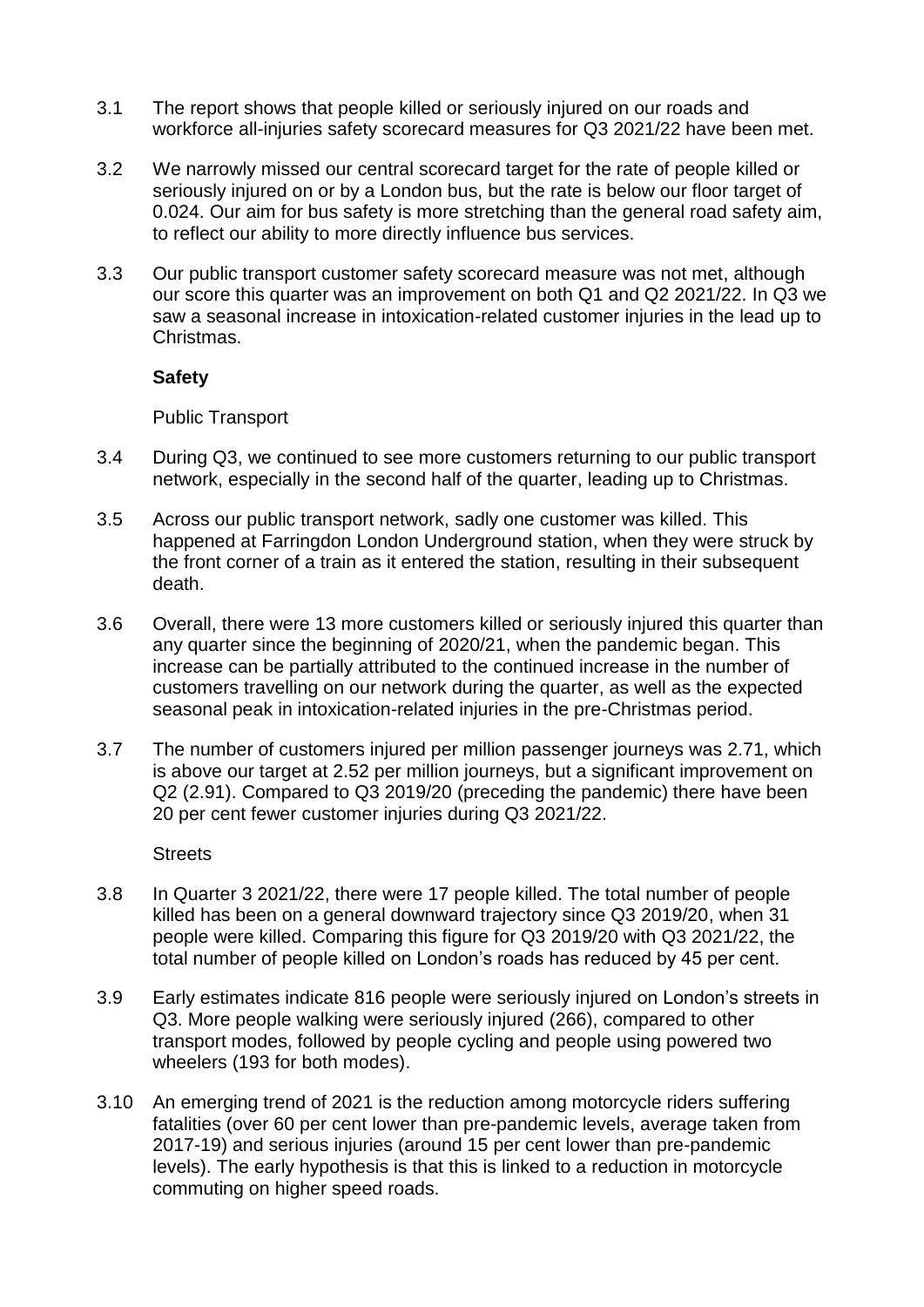- 3.11 We are seeing a significant growth in registrations of lower powered motorcycles (under 125cc), which have the lowest training and licencing requirements of any motorised mode, despite being one the most vulnerable road user types. We are working to make the case to government to strengthen the one-day Compulsory Basic Training (CBT) course and talking to delivery companies about how we and they can best protect their riders. We are also updating design guidance for motorcyclists to reflect current best practice and developing and piloting a motorcycle safety review tool, tested with stakeholders, to improve safety on corridors with the highest harm.
- 3.12 We report on the continued upward trend in enforcement of speeding offences. This is linked to our joint commitment with the Metropolitan Police Service (MPS) to develop the capacity to enforce against up to one million speeding offences per annum, in all limits including 20mph. During the Quarter final preparations were completed to allow additional mobile speed enforcement teams to commence operation in Q4, further enhancing the ability to deter this dangerous behaviour.

### **Workforce**

- 3.13 There were no incidents reported under the Reporting of Injuries, Diseases and Dangerous Occurrences Regulations (RIDDOR) in our capital delivery projects. This is positive news in terms of progress towards our long-term ambitions, but there were several significant near misses during Q3 that had the potential to result in serious harm to our colleagues. These included two incidents involving the incorrect use of telehandlers and another involving the incorrect erection of a mobile scaffold tower, influenced by failures to follow safe instructions and correct procedure. Close attention is also being paid to address recent increases in incidents caused by attempted violence and assault on staff. High potential or significant near misses are treated in the same way as serious injuries, with full investigations completed, findings shared between across TfL Capital teams (and wider industry where appropriate) and mitigations put in place to prevent harm from occurring.
- 3.14 Fare evasion remained the biggest trigger for work-related violence and aggression (WVA) during Q3, resulting in 28 per cent of all WVA incidents on London Underground (LU) and 39 per cent on the Surface transport network. This is a slight increase of four per cent on the Surface network. There has also been a rise in the number of WVA incidents on the LU Network involving a customer with an e-scooter from seven in Q2 to 13 in Q3. A ban on e-scooter carriage on our services due to fire risk was introduced at the very end of Q3, so this increase will require further monitoring.

## **Health**

- 3.15 It is with regret that we report that up to 27 January 2022, 105 people providing TfL services have tragically lost their lives to COVID-19 since the start of the pandemic.
- 3.16 COVID-19 remained the top cause of short-term absence in the quarter and remained the third most common cause of long-term absence. Absences related to mental health and musculoskeletal issues were the most significant causes of long-term absences and remain the focus of our preventative measures.